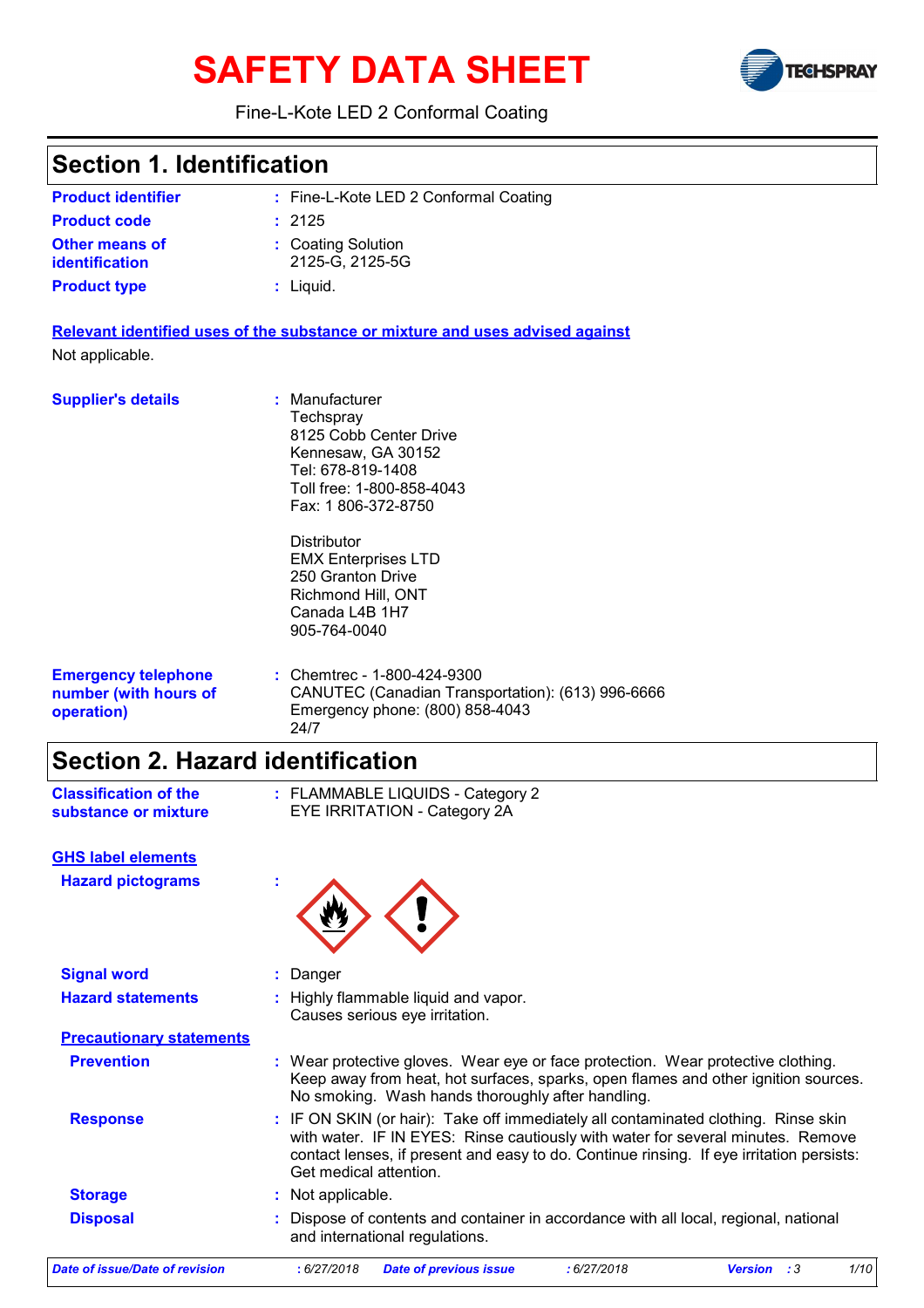### **Section 2. Hazard identification**

**elements**

**Supplemental label** Percentage of the mixture consisting of ingredient(s) of unknown toxicity: 10% **:**

### **Section 3. Composition/information on ingredients**

| Substance/mixture     | : Mixture          |
|-----------------------|--------------------|
| <b>Other means of</b> | : Coating Solution |
| <i>identification</i> | 2125-G. 2125-5G    |

| <b>Ingredient name</b> | $\%$ (w/w) | <b>CAS number</b> |
|------------------------|------------|-------------------|
| hexamethyldisiloxane   | $30 - 60$  | 107-46-0          |

**There are no additional ingredients present which, within the current knowledge of the supplier and in the concentrations applicable, are classified as hazardous to health or the environment and hence require reporting in this section.**

**Occupational exposure limits, if available, are listed in Section 8.**

#### **Section 4. First-aid measures**

| <b>Description of necessary first aid measures</b> |                                                                                                                                                                                                                                                                                                                                                                                                                                                                                                                                                                                                                                                                                                                                                                                                                              |
|----------------------------------------------------|------------------------------------------------------------------------------------------------------------------------------------------------------------------------------------------------------------------------------------------------------------------------------------------------------------------------------------------------------------------------------------------------------------------------------------------------------------------------------------------------------------------------------------------------------------------------------------------------------------------------------------------------------------------------------------------------------------------------------------------------------------------------------------------------------------------------------|
| <b>Eye contact</b>                                 | : Immediately flush eyes with plenty of water, occasionally lifting the upper and lower<br>eyelids. Check for and remove any contact lenses. Continue to rinse for at least 10<br>minutes. Get medical attention.                                                                                                                                                                                                                                                                                                                                                                                                                                                                                                                                                                                                            |
| <b>Inhalation</b>                                  | : Remove victim to fresh air and keep at rest in a position comfortable for breathing.<br>If not breathing, if breathing is irregular or if respiratory arrest occurs, provide<br>artificial respiration or oxygen by trained personnel. It may be dangerous to the<br>person providing aid to give mouth-to-mouth resuscitation. Get medical attention if<br>adverse health effects persist or are severe. If unconscious, place in recovery<br>position and get medical attention immediately. Maintain an open airway. Loosen<br>tight clothing such as a collar, tie, belt or waistband. In case of inhalation of<br>decomposition products in a fire, symptoms may be delayed. The exposed person<br>may need to be kept under medical surveillance for 48 hours.                                                       |
| <b>Skin contact</b>                                | : Flush contaminated skin with plenty of water. Remove contaminated clothing and<br>shoes. Get medical attention if symptoms occur. Wash clothing before reuse.<br>Clean shoes thoroughly before reuse.                                                                                                                                                                                                                                                                                                                                                                                                                                                                                                                                                                                                                      |
| <b>Ingestion</b>                                   | : Wash out mouth with water. Remove dentures if any. Remove victim to fresh air<br>and keep at rest in a position comfortable for breathing. If material has been<br>swallowed and the exposed person is conscious, give small quantities of water to<br>drink. Stop if the exposed person feels sick as vomiting may be dangerous. Do not<br>induce vomiting unless directed to do so by medical personnel. If vomiting occurs,<br>the head should be kept low so that vomit does not enter the lungs. Get medical<br>attention if adverse health effects persist or are severe. Never give anything by<br>mouth to an unconscious person. If unconscious, place in recovery position and get<br>medical attention immediately. Maintain an open airway. Loosen tight clothing such<br>as a collar, tie, belt or waistband. |

#### **Most important symptoms/effects, acute and delayed**

| <b>Potential acute health effects</b> |                                                                                                          |
|---------------------------------------|----------------------------------------------------------------------------------------------------------|
| <b>Eye contact</b>                    | : Causes serious eye irritation.                                                                         |
| <b>Inhalation</b>                     | : At very high concentrations, can displace the normal air and cause suffocation from<br>lack of oxygen. |
| <b>Skin contact</b>                   | : May cause skin irritation.                                                                             |
| <b>Ingestion</b>                      | : Do not ingest. If swallowed then seek immediate medical assistance.                                    |
| Over-exposure signs/symptoms          |                                                                                                          |
| <b>Eye contact</b>                    | : Adverse symptoms may include the following:<br>pain or irritation<br>watering<br>redness               |
| <b>Date of issue/Date of revision</b> | 2/10<br>:6/27/2018<br><b>Date of previous issue</b><br>:6/27/2018<br><b>Version</b><br>$\cdot$ :3        |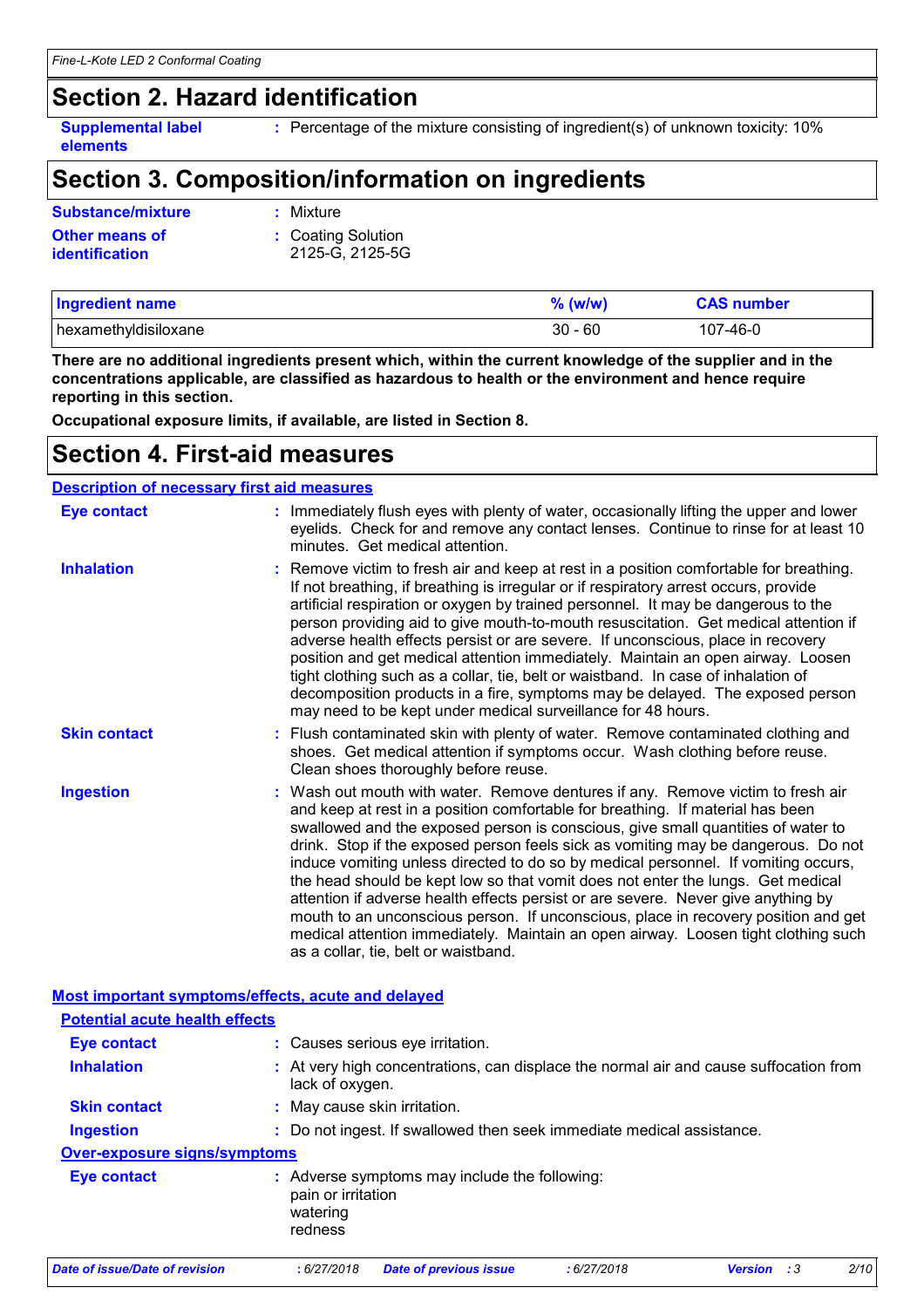### **Section 4. First-aid measures**

| <b>Inhalation</b>                 | : Adverse symptoms may include the following:<br>headache<br>drowsiness/fatigue                                                                                               |
|-----------------------------------|-------------------------------------------------------------------------------------------------------------------------------------------------------------------------------|
| <b>Skin contact</b>               | : Adverse symptoms may include the following:<br>irritation<br>redness                                                                                                        |
| <b>Ingestion</b>                  | : Adverse symptoms may include the following:<br>Ingestion Seek medical attention.                                                                                            |
|                                   | Indication of immediate medical attention and special treatment needed, if necessary                                                                                          |
| <b>Notes to physician</b>         | : In case of inhalation of decomposition products in a fire, symptoms may be delayed.<br>The exposed person may need to be kept under medical surveillance for 48 hours.      |
| <b>Specific treatments</b>        | : No specific treatment.                                                                                                                                                      |
| <b>Protection of first-aiders</b> | : No action shall be taken involving any personal risk or without suitable training. It<br>may be dangerous to the person providing aid to give mouth-to-mouth resuscitation. |

**See toxicological information (Section 11)**

### **Section 5. Fire-fighting measures**

| <b>Extinguishing media</b>                               |                                                                                                                                                                                                                                                                                                                               |
|----------------------------------------------------------|-------------------------------------------------------------------------------------------------------------------------------------------------------------------------------------------------------------------------------------------------------------------------------------------------------------------------------|
| <b>Suitable extinguishing</b><br>media                   | : Use dry chemical, $CO2$ , water spray (fog) or foam.                                                                                                                                                                                                                                                                        |
| <b>Unsuitable extinguishing</b><br>media                 | : Do not use water jet.                                                                                                                                                                                                                                                                                                       |
| <b>Specific hazards arising</b><br>from the chemical     | : Highly flammable liquid and vapor. In a fire or if heated, a pressure increase will<br>occur and the container may burst, with the risk of a subsequent explosion. Runoff<br>to sewer may create fire or explosion hazard.                                                                                                  |
| <b>Hazardous thermal</b><br>decomposition products       | : Decomposition products may include the following materials:<br>carbon dioxide<br>carbon monoxide<br>nitrogen oxides<br>metal oxide/oxides                                                                                                                                                                                   |
| <b>Special protective actions</b><br>for fire-fighters   | : Promptly isolate the scene by removing all persons from the vicinity of the incident if<br>there is a fire. No action shall be taken involving any personal risk or without<br>suitable training. Move containers from fire area if this can be done without risk.<br>Use water spray to keep fire-exposed containers cool. |
| <b>Special protective</b><br>equipment for fire-fighters | : Fire-fighters should wear appropriate protective equipment and self-contained<br>breathing apparatus (SCBA) with a full face-piece operated in positive pressure<br>mode.                                                                                                                                                   |

## **Section 6. Accidental release measures**

|                                | <b>Personal precautions, protective equipment and emergency procedures</b>                                                                                                                                                                                                                                                                                                                                                                                                                      |
|--------------------------------|-------------------------------------------------------------------------------------------------------------------------------------------------------------------------------------------------------------------------------------------------------------------------------------------------------------------------------------------------------------------------------------------------------------------------------------------------------------------------------------------------|
| For non-emergency<br>personnel | : No action shall be taken involving any personal risk or without suitable training.<br>Evacuate surrounding areas. Keep unnecessary and unprotected personnel from<br>entering. Do not touch or walk through spilled material. Shut off all ignition sources.<br>No flares, smoking or flames in hazard area. Avoid breathing vapor or mist.<br>Provide adequate ventilation. Wear appropriate respirator when ventilation is<br>inadequate. Put on appropriate personal protective equipment. |
|                                | For emergency responders : If specialized clothing is required to deal with the spillage, take note of any<br>information in Section 8 on suitable and unsuitable materials. See also the<br>information in "For non-emergency personnel".                                                                                                                                                                                                                                                      |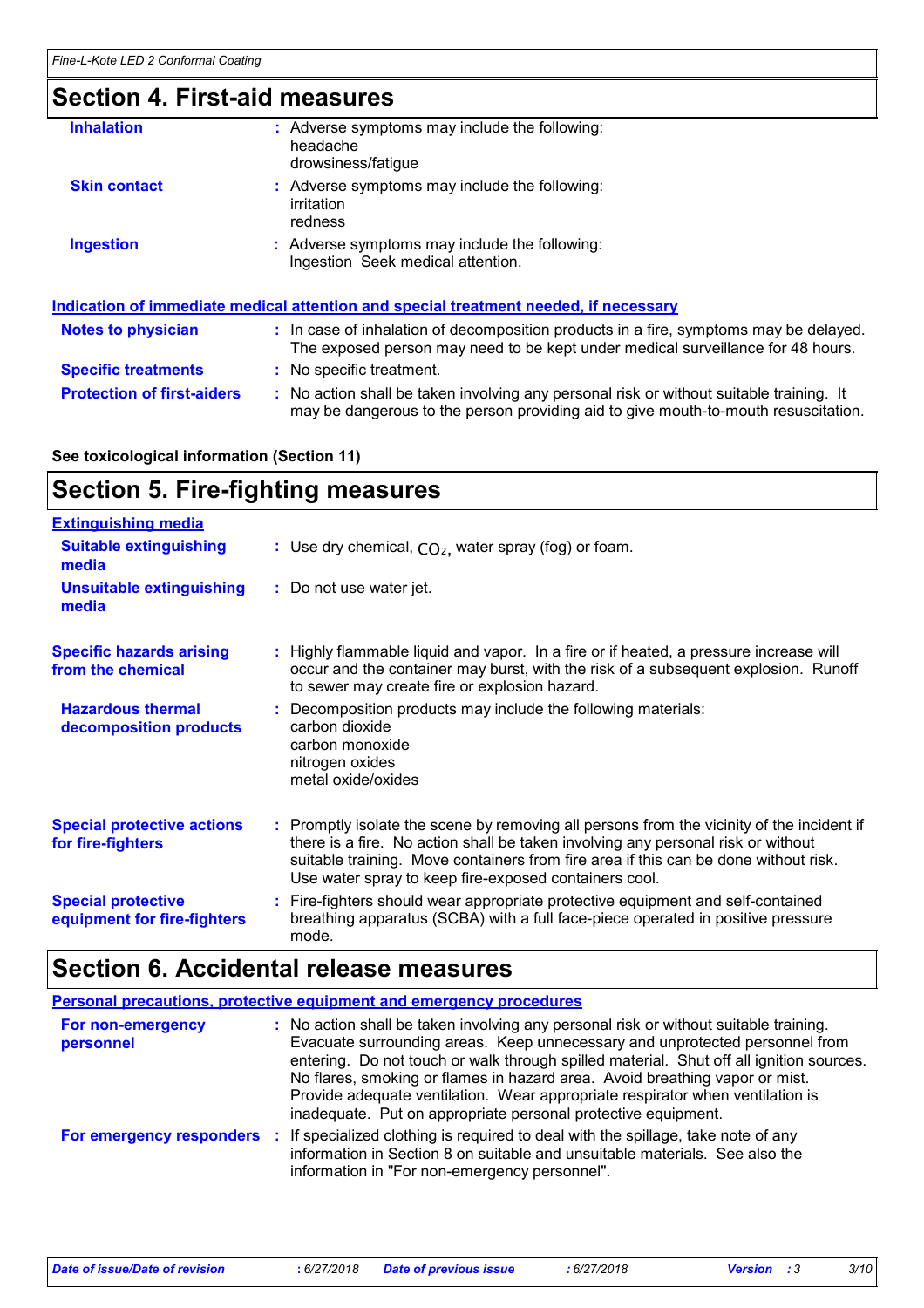### **Section 6. Accidental release measures**

| <b>Environmental precautions</b> | : Avoid dispersal of spilled material and runoff and contact with soil, waterways,<br>drains and sewers. Inform the relevant authorities if the product has caused<br>environmental pollution (sewers, waterways, soil or air).                                                                                                                                                                                                                                                                                                                                                                                                                                                                                                                                       |  |  |
|----------------------------------|-----------------------------------------------------------------------------------------------------------------------------------------------------------------------------------------------------------------------------------------------------------------------------------------------------------------------------------------------------------------------------------------------------------------------------------------------------------------------------------------------------------------------------------------------------------------------------------------------------------------------------------------------------------------------------------------------------------------------------------------------------------------------|--|--|
|                                  | <b>Methods and materials for containment and cleaning up</b>                                                                                                                                                                                                                                                                                                                                                                                                                                                                                                                                                                                                                                                                                                          |  |  |
| <b>Small spill</b>               | : Stop leak if without risk. Move containers from spill area. Use spark-proof tools and<br>explosion-proof equipment. Dilute with water and mop up if water-soluble.<br>Alternatively, or if water-insoluble, absorb with an inert dry material and place in an<br>appropriate waste disposal container. Dispose of via a licensed waste disposal<br>contractor.                                                                                                                                                                                                                                                                                                                                                                                                      |  |  |
| Large spill                      | : Stop leak if without risk. Move containers from spill area. Use spark-proof tools and<br>explosion-proof equipment. Approach release from upwind. Prevent entry into<br>sewers, water courses, basements or confined areas. Wash spillages into an<br>effluent treatment plant or proceed as follows. Contain and collect spillage with non-<br>combustible, absorbent material e.g. sand, earth, vermiculite or diatomaceous earth<br>and place in container for disposal according to local regulations (see Section 13).<br>Dispose of via a licensed waste disposal contractor. Contaminated absorbent<br>material may pose the same hazard as the spilled product. Note: see Section 1 for<br>emergency contact information and Section 13 for waste disposal. |  |  |

### **Section 7. Handling and storage**

| <b>Precautions for safe handling</b>                                             |                                                                                                                                                                                                                                                                                                                                                                                                                                                                                                                                                                                                                                                                                                                                                                                                                                                               |
|----------------------------------------------------------------------------------|---------------------------------------------------------------------------------------------------------------------------------------------------------------------------------------------------------------------------------------------------------------------------------------------------------------------------------------------------------------------------------------------------------------------------------------------------------------------------------------------------------------------------------------------------------------------------------------------------------------------------------------------------------------------------------------------------------------------------------------------------------------------------------------------------------------------------------------------------------------|
| <b>Protective measures</b>                                                       | : Put on appropriate personal protective equipment (see Section 8). Do not ingest.<br>Avoid contact with eyes, skin and clothing. Avoid breathing vapor or mist. Use only<br>with adequate ventilation. Wear appropriate respirator when ventilation is<br>inadequate. Do not enter storage areas and confined spaces unless adequately<br>ventilated. Keep in the original container or an approved alternative made from a<br>compatible material, kept tightly closed when not in use. Store and use away from<br>heat, sparks, open flame or any other ignition source. Use explosion-proof electrical<br>(ventilating, lighting and material handling) equipment. Use only non-sparking tools.<br>Take precautionary measures against electrostatic discharges. Empty containers<br>retain product residue and can be hazardous. Do not reuse container. |
| <b>Advice on general</b><br>occupational hygiene                                 | : Eating, drinking and smoking should be prohibited in areas where this material is<br>handled, stored and processed. Workers should wash hands and face before<br>eating, drinking and smoking. Remove contaminated clothing and protective<br>equipment before entering eating areas. See also Section 8 for additional<br>information on hygiene measures.                                                                                                                                                                                                                                                                                                                                                                                                                                                                                                 |
| <b>Conditions for safe storage,</b><br>including any<br><b>incompatibilities</b> | : Store in accordance with local regulations. Store in a segregated and approved<br>area. Store in original container protected from direct sunlight in a dry, cool and well-<br>ventilated area, away from incompatible materials (see Section 10) and food and<br>drink. Eliminate all ignition sources. Separate from oxidizing materials. Keep<br>container tightly closed and sealed until ready for use. Containers that have been<br>opened must be carefully resealed and kept upright to prevent leakage. Do not<br>store in unlabeled containers. Use appropriate containment to avoid environmental<br>contamination.                                                                                                                                                                                                                              |

### **Section 8. Exposure controls/personal protection**

**Control parameters**

**Occupational exposure limits**

| None.                                             |            |                                                                                                                                                                                                                                                                                                                                                                                         |            |                |       |      |
|---------------------------------------------------|------------|-----------------------------------------------------------------------------------------------------------------------------------------------------------------------------------------------------------------------------------------------------------------------------------------------------------------------------------------------------------------------------------------|------------|----------------|-------|------|
| <b>Appropriate engineering</b><br><b>controls</b> |            | : Use only with adequate ventilation. Use process enclosures, local exhaust<br>ventilation or other engineering controls to keep worker exposure to airborne<br>contaminants below any recommended or statutory limits. The engineering controls<br>also need to keep gas, vapor or dust concentrations below any lower explosive<br>limits. Use explosion-proof ventilation equipment. |            |                |       |      |
| Date of issue/Date of revision                    | :6/27/2018 | <b>Date of previous issue</b>                                                                                                                                                                                                                                                                                                                                                           | :6/27/2018 | <b>Version</b> | - : 3 | 4/10 |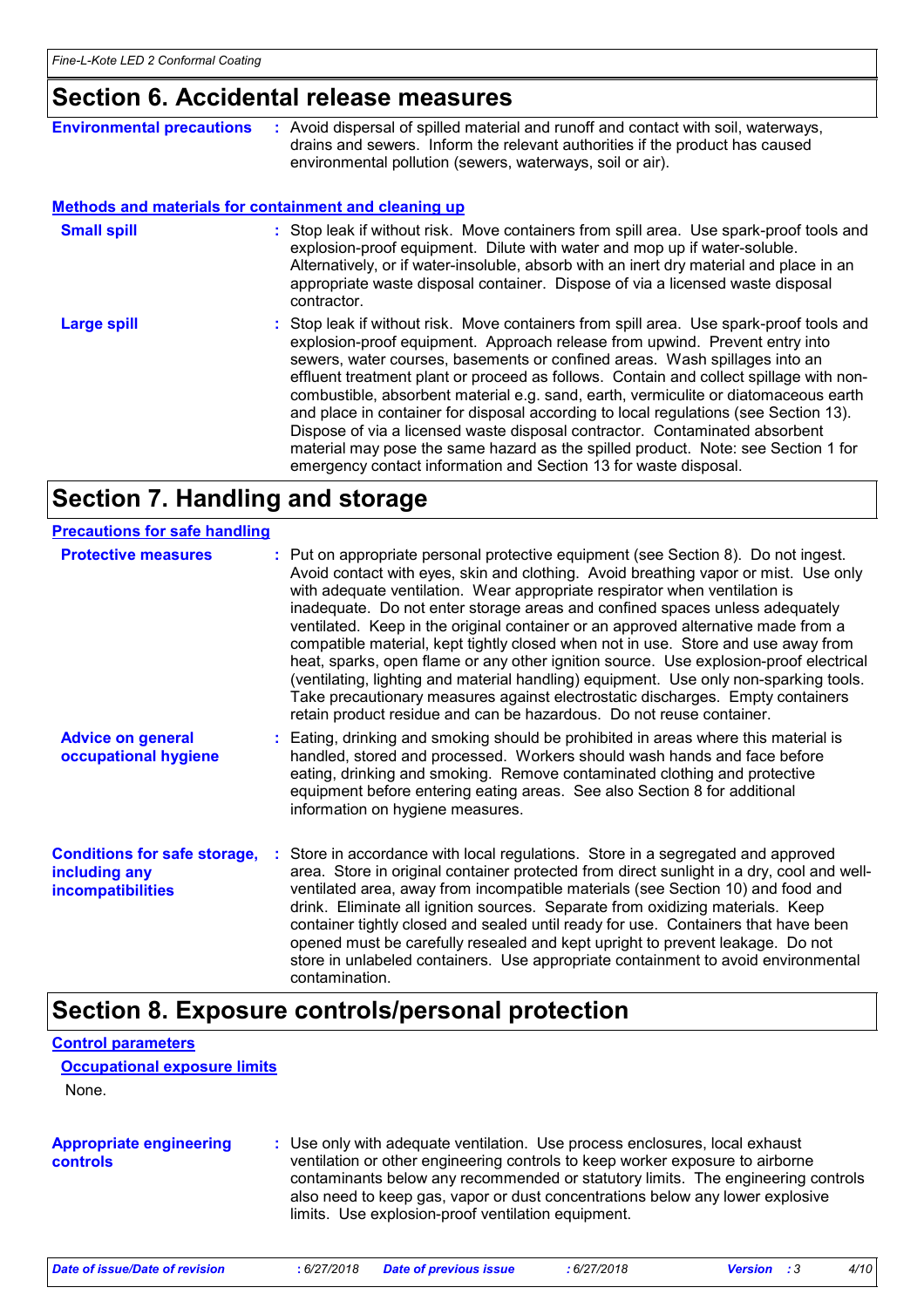### **Section 8. Exposure controls/personal protection**

| <b>Environmental exposure</b><br>controls | : Emissions from ventilation or work process equipment should be checked to ensure<br>they comply with the requirements of environmental protection legislation. In some<br>cases, fume scrubbers, filters or engineering modifications to the process<br>equipment will be necessary to reduce emissions to acceptable levels.                                                                                                                                                                                                                                                                                           |  |  |
|-------------------------------------------|---------------------------------------------------------------------------------------------------------------------------------------------------------------------------------------------------------------------------------------------------------------------------------------------------------------------------------------------------------------------------------------------------------------------------------------------------------------------------------------------------------------------------------------------------------------------------------------------------------------------------|--|--|
| <b>Individual protection measures</b>     |                                                                                                                                                                                                                                                                                                                                                                                                                                                                                                                                                                                                                           |  |  |
| <b>Hygiene measures</b>                   | : Wash hands, forearms and face thoroughly after handling chemical products, before<br>eating, smoking and using the lavatory and at the end of the working period.<br>Appropriate techniques should be used to remove potentially contaminated clothing.<br>Wash contaminated clothing before reusing. Ensure that eyewash stations and<br>safety showers are close to the workstation location.                                                                                                                                                                                                                         |  |  |
| <b>Eye/face protection</b>                | Safety eyewear complying with an approved standard should be used when a risk<br>assessment indicates this is necessary to avoid exposure to liquid splashes, mists,<br>gases or dusts. If contact is possible, the following protection should be worn,<br>unless the assessment indicates a higher degree of protection: chemical splash<br>goggles.                                                                                                                                                                                                                                                                    |  |  |
| <b>Skin protection</b>                    |                                                                                                                                                                                                                                                                                                                                                                                                                                                                                                                                                                                                                           |  |  |
| <b>Hand protection</b>                    | : Chemical-resistant, impervious gloves complying with an approved standard should<br>be worn at all times when handling chemical products if a risk assessment indicates<br>this is necessary. Considering the parameters specified by the glove manufacturer,<br>check during use that the gloves are still retaining their protective properties. It<br>should be noted that the time to breakthrough for any glove material may be<br>different for different glove manufacturers. In the case of mixtures, consisting of<br>several substances, the protection time of the gloves cannot be accurately<br>estimated. |  |  |
| <b>Body protection</b>                    | : Personal protective equipment for the body should be selected based on the task<br>being performed and the risks involved and should be approved by a specialist<br>before handling this product. When there is a risk of ignition from static electricity,<br>wear anti-static protective clothing. For the greatest protection from static<br>discharges, clothing should include anti-static overalls, boots and gloves.                                                                                                                                                                                             |  |  |
| <b>Other skin protection</b>              | : Appropriate footwear and any additional skin protection measures should be<br>selected based on the task being performed and the risks involved and should be<br>approved by a specialist before handling this product.                                                                                                                                                                                                                                                                                                                                                                                                 |  |  |
| <b>Respiratory protection</b>             | Based on the hazard and potential for exposure, select a respirator that meets the<br>appropriate standard or certification. Respirators must be used according to a<br>respiratory protection program to ensure proper fitting, training, and other important<br>aspects of use.                                                                                                                                                                                                                                                                                                                                         |  |  |

### **Section 9. Physical and chemical properties**

| <b>Appearance</b>                               |                                                                 |
|-------------------------------------------------|-----------------------------------------------------------------|
| <b>Physical state</b>                           | : Liquid. [Liquid.]                                             |
| <b>Color</b>                                    | : Not available.                                                |
| Odor                                            | : Characteristic.                                               |
| <b>Odor threshold</b>                           | : Not available.                                                |
| рH                                              | $:$ Not available.                                              |
| <b>Melting point</b>                            | : Not available.                                                |
| <b>Boiling point</b>                            | : Not available.                                                |
| <b>Flash point</b>                              | : Closed cup: $-8.8^{\circ}$ C (16.2 $^{\circ}$ F) [Tagliabue.] |
| <b>Evaporation rate</b>                         | : Not available.                                                |
| <b>Flammability (solid, gas)</b>                | $:$ Not available.                                              |
| Lower and upper explosive<br>(flammable) limits | : Not available.                                                |
| <b>Vapor pressure</b>                           | : Not available.                                                |
| <b>Vapor density</b>                            | : Not available.                                                |
| <b>Relative density</b>                         | : 0.8356                                                        |

*Date of issue/Date of revision* **:** *6/27/2018 Date of previous issue : 6/27/2018 Version : 3 5/10*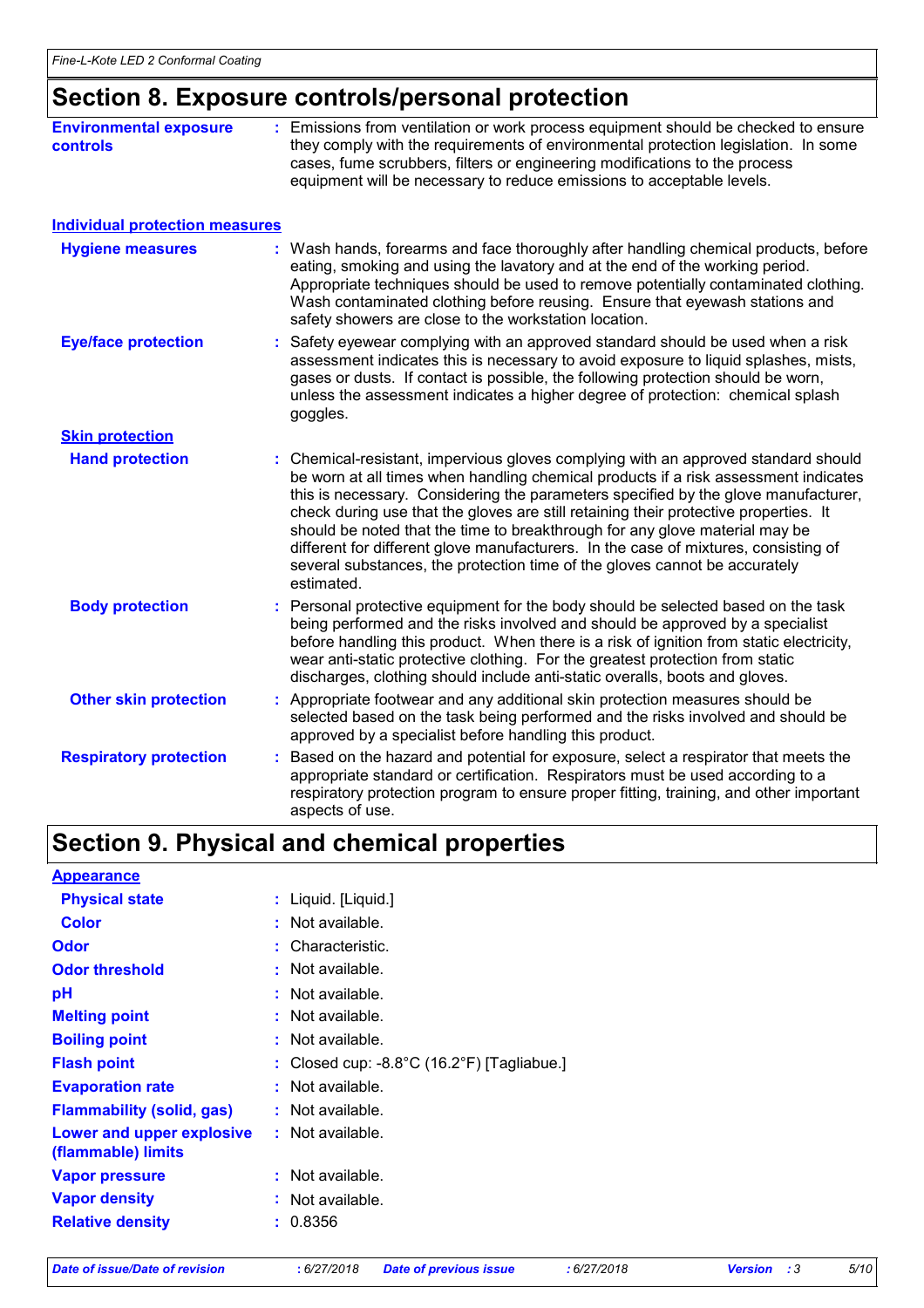### **Section 9. Physical and chemical properties**

| <b>Solubility</b>                                 | $:$ Not available. |
|---------------------------------------------------|--------------------|
| <b>Solubility in water</b>                        | $:$ Not available. |
| <b>Partition coefficient: n-</b><br>octanol/water | : Not available.   |
| <b>Auto-ignition temperature</b>                  | : Not available.   |
| <b>Decomposition temperature</b>                  | $:$ Not available. |
| <b>Viscosity</b>                                  | : Not available.   |
| Flow time (ISO 2431)                              | : Not available.   |

### **Section 10. Stability and reactivity**

| <b>Reactivity</b>                            | : No specific test data related to reactivity available for this product or its ingredients.                                                                                 |
|----------------------------------------------|------------------------------------------------------------------------------------------------------------------------------------------------------------------------------|
| <b>Chemical stability</b>                    | : The product is stable.                                                                                                                                                     |
| <b>Possibility of hazardous</b><br>reactions | : Under normal conditions of storage and use, hazardous reactions will not occur.                                                                                            |
| <b>Conditions to avoid</b>                   | : Avoid all possible sources of ignition (spark or flame). Do not pressurize, cut, weld,<br>braze, solder, drill, grind or expose containers to heat or sources of ignition. |
| <b>Incompatible materials</b>                | : Reactive or incompatible with the following materials:<br>oxidizing materials                                                                                              |
| <b>Hazardous decomposition</b><br>products   | : Under normal conditions of storage and use, hazardous decomposition products<br>should not be produced.                                                                    |

### **Section 11. Toxicological information**

#### **Information on toxicological effects**

**Acute toxicity**

| <b>Product/ingredient name</b> | <b>Result</b>        | <b>Species</b> | <b>Dose</b> | <b>Exposure</b> |
|--------------------------------|----------------------|----------------|-------------|-----------------|
| hexamethyldisiloxane           | LC50 Inhalation Gas. | Rat            | 15956 ppm   | 4 hours         |
| <b>Irritation/Corrosion</b>    |                      |                |             |                 |

| <b>Product/ingredient name</b> | <b>Result</b>        | <b>Species</b> | <b>Score</b> | <b>Exposure</b>                       | <b>Observation</b> |
|--------------------------------|----------------------|----------------|--------------|---------------------------------------|--------------------|
| hexamethyldisiloxane           | Eves - Mild irritant | Rabbit         |              | 24 hours 100 -<br><b>Imicroliters</b> |                    |
|                                | Skin - Mild irritant | Rabbit         |              | 24 hours 500<br>milligrams            |                    |

#### **Sensitization**

Not available.

#### **Mutagenicity**

Not available.

#### **Carcinogenicity**

Not available.

#### **Reproductive toxicity**

Not available.

#### **Teratogenicity**

Not available.

#### **Specific target organ toxicity (single exposure)**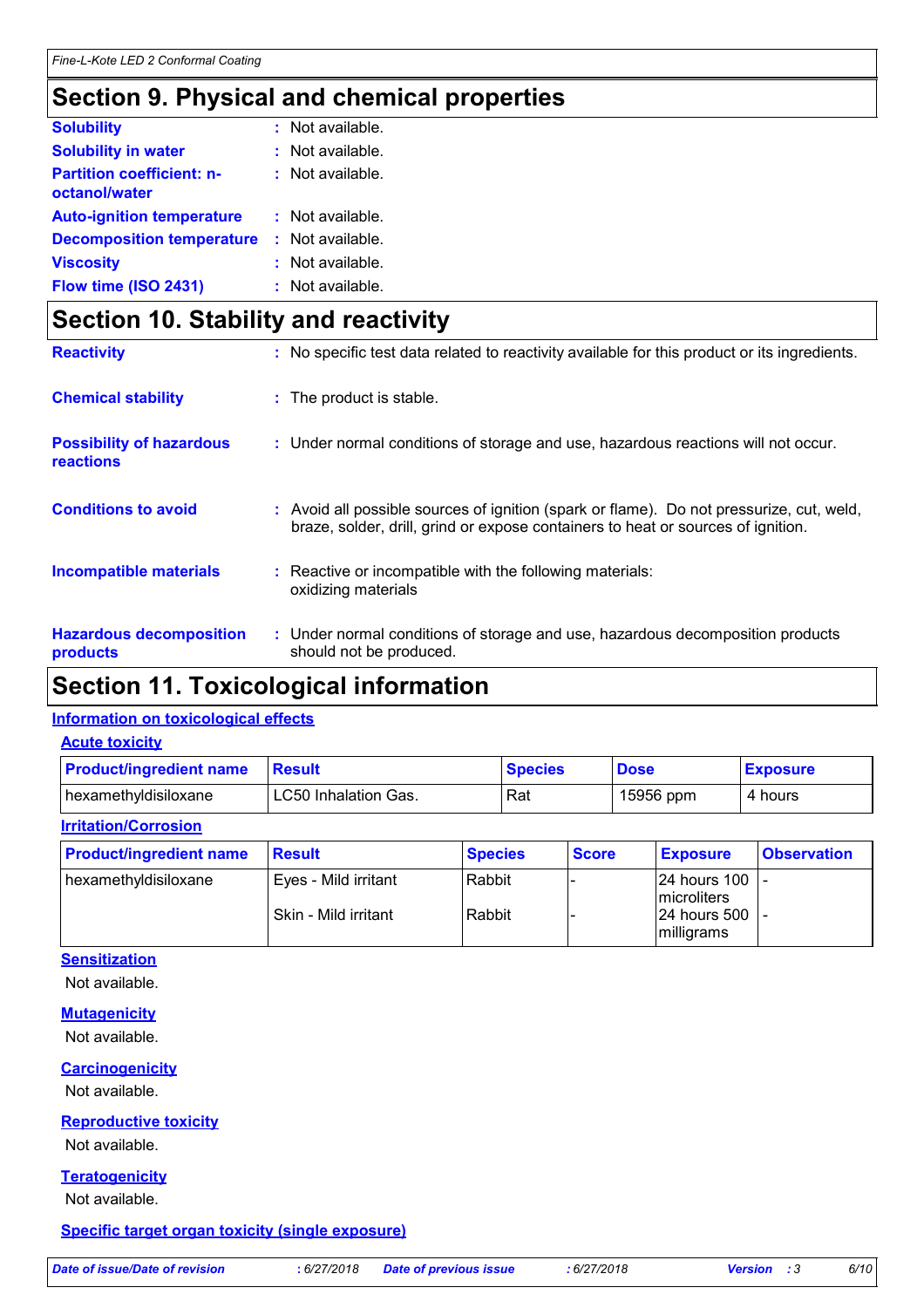### **Section 11. Toxicological information**

Not available.

#### **Specific target organ toxicity (repeated exposure)**

Not available.

**Aspiration hazard**

Not available.

| Information on the likely<br>routes of exposure | : Not available.                                                                                         |
|-------------------------------------------------|----------------------------------------------------------------------------------------------------------|
| <b>Potential acute health effects</b>           |                                                                                                          |
| <b>Eye contact</b>                              | : Causes serious eye irritation.                                                                         |
| <b>Inhalation</b>                               | : At very high concentrations, can displace the normal air and cause suffocation from<br>lack of oxygen. |
| <b>Skin contact</b>                             | : May cause skin irritation.                                                                             |
| Ingestion                                       | : Do not ingest. If swallowed then seek immediate medical assistance.                                    |
|                                                 | Symptoms related to the physical, chemical and toxicological characteristics                             |
| <b>Eye contact</b>                              | : Adverse symptoms may include the following:<br>pain or irritation<br>watering<br>redness               |

|                     | headache<br>drowsiness/fatigue                                         |
|---------------------|------------------------------------------------------------------------|
| <b>Skin contact</b> | : Adverse symptoms may include the following:<br>irritation<br>redness |
| <b>Ingaction</b>    | . Adverse symptoms may include the following:                          |

**Inhalation Adverse symptoms may include the following:**  $\blacksquare$ 

| Ingestion | : Adverse symptoms may include the following: |
|-----------|-----------------------------------------------|
|           | Ingestion Seek medical attention.             |
|           |                                               |

|                                                   | Delayed and immediate effects and also chronic effects from short and long term exposure |
|---------------------------------------------------|------------------------------------------------------------------------------------------|
| <b>Short term exposure</b>                        |                                                                                          |
| <b>Potential immediate</b><br><b>effects</b>      | $:$ Not available.                                                                       |
| <b>Potential delayed effects : Not available.</b> |                                                                                          |
| <b>Long term exposure</b>                         |                                                                                          |
| <b>Potential immediate</b><br><b>effects</b>      | $:$ Not available.                                                                       |
| <b>Potential delayed effects : Not available.</b> |                                                                                          |
| <b>Potential chronic health effects</b>           |                                                                                          |
| Not available.                                    |                                                                                          |
| <b>General</b>                                    | : No known significant effects or critical hazards.                                      |
| <b>Carcinogenicity</b>                            | : No known significant effects or critical hazards.                                      |
| <b>Mutagenicity</b>                               | : No known significant effects or critical hazards.                                      |
| <b>Teratogenicity</b>                             | : No known significant effects or critical hazards.                                      |
| <b>Developmental effects</b>                      | : No known significant effects or critical hazards.                                      |

**Fertility effects :** No known significant effects or critical hazards.

**Numerical measures of toxicity Acute toxicity estimates**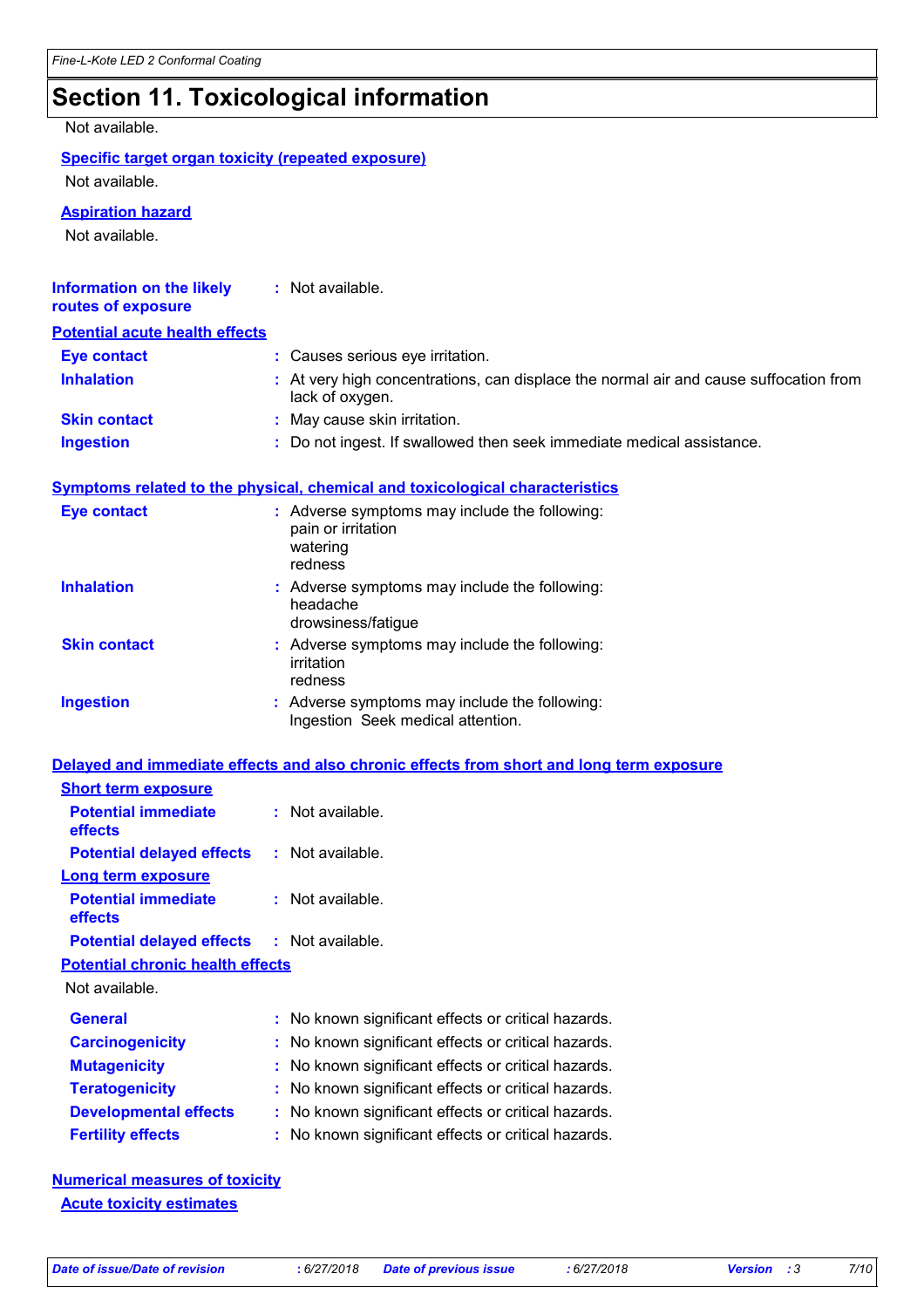### **Section 11. Toxicological information**

| Route              | <b>ATE value</b> |
|--------------------|------------------|
| Oral               | 55381 mg/kg      |
| Dermal             | 151327.6 mg/kg   |
| Inhalation (gases) | 31894.3 ppm      |

## **Section 12. Ecological information**

#### **Toxicity**

Not available.

#### **Persistence and degradability**

Not available.

#### **Bioaccumulative potential**

| <b>Product/ingredient name</b> | $\mathsf{LoaP}_\mathsf{ow}$ | <b>BCF</b>   | <b>Potential</b> |
|--------------------------------|-----------------------------|--------------|------------------|
| hexamethyldisiloxane           | 5.3                         | 1290 to 2410 | high             |

#### **Mobility in soil**

| <b>Soil/water partition</b>           | : Not available. |
|---------------------------------------|------------------|
| <b>coefficient</b> (K <sub>oc</sub> ) |                  |

#### **Other adverse effects :** No known significant effects or critical hazards.

### **Section 13. Disposal considerations**

The generation of waste should be avoided or minimized wherever possible. Disposal of this product, solutions and any by-products should at all times comply with the requirements of environmental protection and waste disposal legislation and any regional local authority requirements. Dispose of surplus and nonrecyclable products via a licensed waste disposal contractor. Waste should not be disposed of untreated to the sewer unless fully compliant with the requirements of all authorities with jurisdiction. Waste packaging should be recycled. Incineration or landfill should only be considered when recycling is not feasible. This material and its container must be disposed of in a safe way. Care should be taken when handling emptied containers that have not been cleaned or rinsed out. Empty containers or liners may retain some product residues. Vapor from product residues may create a highly flammable or explosive atmosphere inside the container. Do not cut, weld or grind used containers unless they have been cleaned thoroughly internally. Avoid dispersal of spilled material and runoff and contact with soil, waterways, drains and sewers. **Disposal methods :**

### **Section 14. Transport information**

|                                   | <b>TDG</b><br><b>Classification</b> | <b>DOT</b><br><b>Classification</b>         | <b>ADR/RID</b>          | <b>IMDG</b>             | <b>IATA</b>                |
|-----------------------------------|-------------------------------------|---------------------------------------------|-------------------------|-------------------------|----------------------------|
| <b>UN number</b>                  | 1139                                | 1139                                        | 1139                    | 1139                    | 1139                       |
| <b>UN proper</b><br>shipping name | <b>Coating Solution</b>             | <b>Coating Solution</b>                     | <b>Coating Solution</b> | <b>Coating Solution</b> | <b>Coating Solution</b>    |
|                                   |                                     |                                             |                         |                         |                            |
|                                   |                                     |                                             |                         |                         |                            |
| Date of issue/Date of revision    |                                     | :6/27/2018<br><b>Date of previous issue</b> | :6/27/2018              |                         | 8/10<br><b>Version</b> : 3 |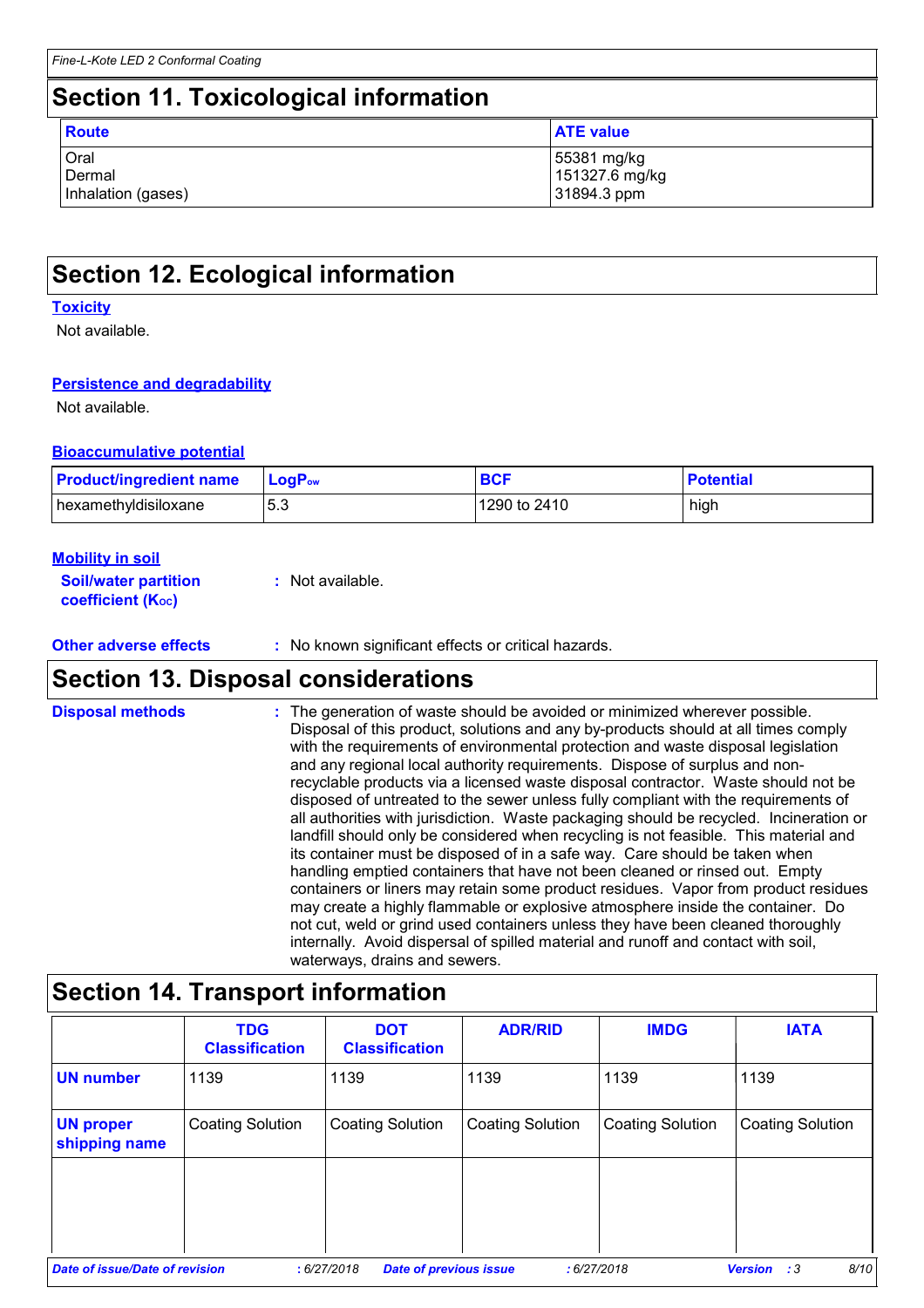### **Section 14. Transport information**

| <b>Transport</b><br>hazard class(es)    | $\mathfrak{3}$<br>$\bigstar$                                                                                                                                                                                                                                                    | $\mathbf{3}$               | 3                                                                      | 3<br>Ļ,                                                                                                | 3                                                                                                                                    |
|-----------------------------------------|---------------------------------------------------------------------------------------------------------------------------------------------------------------------------------------------------------------------------------------------------------------------------------|----------------------------|------------------------------------------------------------------------|--------------------------------------------------------------------------------------------------------|--------------------------------------------------------------------------------------------------------------------------------------|
| <b>Packing group</b>                    | $\ensuremath{\mathsf{II}}$                                                                                                                                                                                                                                                      | $\ensuremath{\mathsf{II}}$ | $\ensuremath{\mathsf{II}}$                                             | $\vert\vert$                                                                                           | $\mathbf{II}$                                                                                                                        |
| <b>Environmental</b><br>hazards         | Yes.                                                                                                                                                                                                                                                                            | No.                        | No.                                                                    | Yes.                                                                                                   | Yes. The<br>environmentally<br>hazardous<br>substance mark<br>is not required.                                                       |
| <b>Additional</b><br><b>information</b> | Product classified<br>as per the<br>following sections<br>of the<br>Transportation of<br>Dangerous Goods<br>Regulations: 2.<br>18-2.19 (Class 3),<br>2.7 (Marine<br>pollutant mark).<br>The marine<br>pollutant mark is<br>not required when<br>transported by<br>road or rail. |                            | <b>Special</b><br>provisions<br>640 (C)<br><b>Tunnel code</b><br>(D/E) | The marine<br>pollutant mark is<br>not required<br>when transported<br>in sizes of ≤5 L or<br>$≤5$ kg. | <b>The</b><br>environmentally<br>hazardous<br>substance mark<br>may appear if<br>required by other<br>transportation<br>regulations. |

**Special precautions for user Transport within user's premises:** always transport in closed containers that are **:** upright and secure. Ensure that persons transporting the product know what to do in the event of an accident or spillage.

**Transport in bulk according :** Not available. **to Annex II of MARPOL and the IBC Code**

### **Section 15. Regulatory information**

#### **Canadian lists**

- **Canadian NPRI :** None of the components are listed.
- **CEPA Toxic substances :** None of the components are listed.
- 
- **Canada inventory :** All components are listed or exempted.

#### **International regulations**

**Chemical Weapon Convention List Schedules I, II & III Chemicals** Not listed.

#### **Montreal Protocol (Annexes A, B, C, E)**

Not listed.

#### **Stockholm Convention on Persistent Organic Pollutants**

Not listed.

**Rotterdam Convention on Prior Informed Consent (PIC)** Not listed.